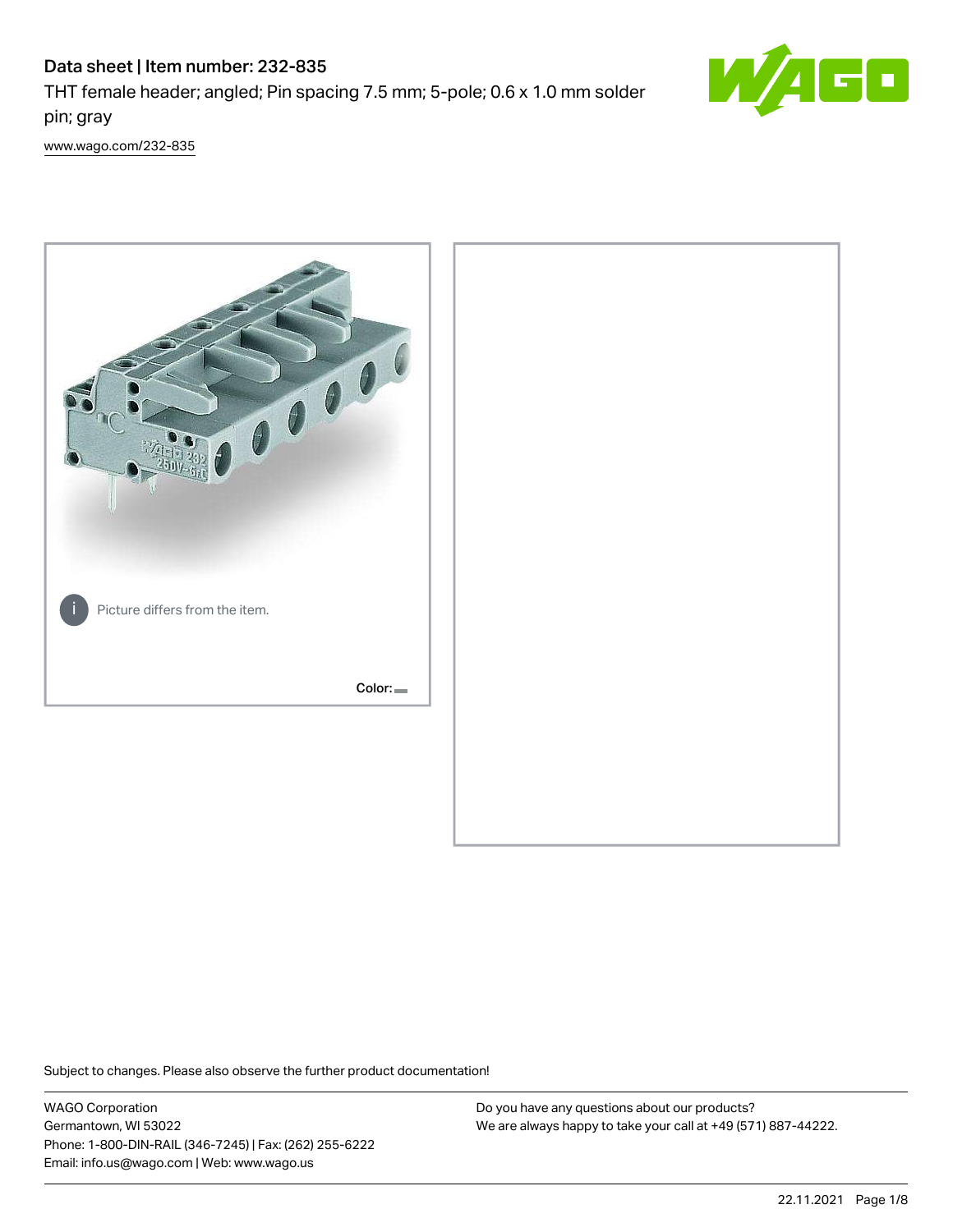

Dimensions in mm

 $L =$  (pole no.  $-1$ ) x pin spacing  $+5$  mm  $+ 1.5$  mm

Distance to first solder pin: 2.2 mm

2- to 3-pole female connectors – one latch only

#### Item description

- **Horizontal or vertical PCB mounting via straight or angled solder pins**
- For board-to-board and board-to-wire connections
- $\blacksquare$ Touch-proof PCB outputs
- $\blacksquare$ Easy-to-identify PCB inputs and outputs
- **Now With coding fingers**

Subject to changes. Please also observe the further product documentation!

WAGO Corporation Germantown, WI 53022 Phone: 1-800-DIN-RAIL (346-7245) | Fax: (262) 255-6222 Email: info.us@wago.com | Web: www.wago.us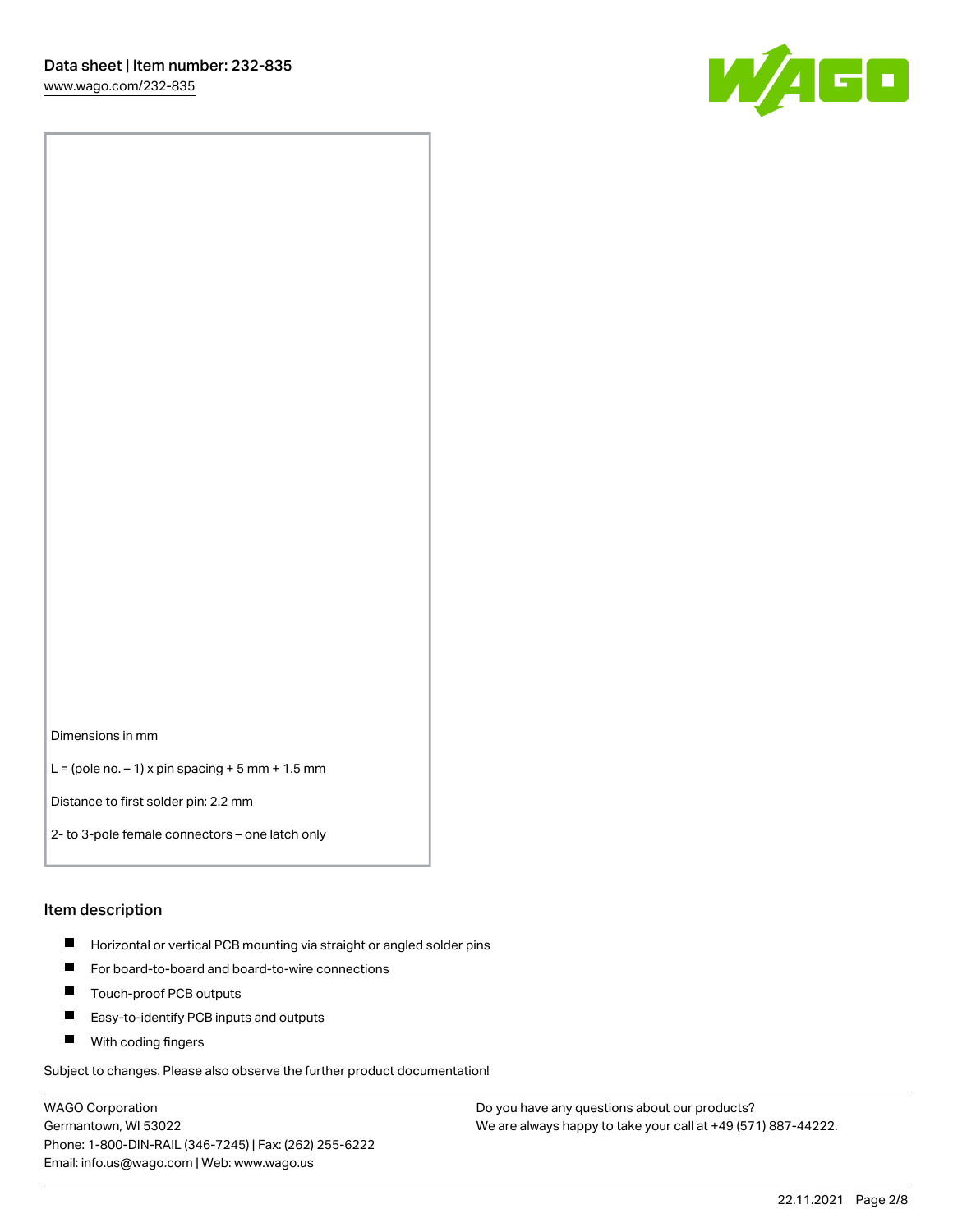

## Data Notes

| Safety information 1 | The MCS-MULTI CONNECTION SYSTEM includes connectors<br>without breaking capacity in accordance with DIN EN 61984. When<br>used as intended, these connectors must not be connected<br>/disconnected when live or under load. The circuit design should<br>ensure header pins, which can be touched, are not live when<br>unmated. |
|----------------------|-----------------------------------------------------------------------------------------------------------------------------------------------------------------------------------------------------------------------------------------------------------------------------------------------------------------------------------|
| Variants:            | Other pole numbers<br>3.8 mm pin projection for male headers with straight solder pins<br>Gold-plated or partially gold-plated contact surfaces<br>Other versions (or variants) can be requested from WAGO Sales or<br>configured at https://configurator.wago.com/                                                               |

## Electrical data

#### IEC Approvals

| Ratings per                 | IEC/EN 60664-1                                                       |
|-----------------------------|----------------------------------------------------------------------|
| Rated voltage (III / 3)     | 500 V                                                                |
| Rated surge voltage (III/3) | 6 <sub>k</sub> V                                                     |
| Rated voltage (III/2)       | 630 V                                                                |
| Rated surge voltage (III/2) | 6 <sub>k</sub> V                                                     |
| Nominal voltage (II/2)      | 1000V                                                                |
| Rated surge voltage (II/2)  | 6 <sub>k</sub> V                                                     |
| Rated current               | 12A                                                                  |
| Legend (ratings)            | (III / 2) $\triangleq$ Overvoltage category III / Pollution degree 2 |

## UL Approvals

| Approvals per                  | <b>UL 1059</b> |
|--------------------------------|----------------|
| Rated voltage UL (Use Group B) | 300 V          |
| Rated current UL (Use Group B) | 15 A           |
| Rated voltage UL (Use Group D) | 300 V          |
| Rated current UL (Use Group D) | 10 A           |

# Ratings per UL

| Rated voltage UL 1977 | 600 V |
|-----------------------|-------|
| Rated current UL 1977 |       |

Subject to changes. Please also observe the further product documentation!

| <b>WAGO Corporation</b>                                | Do you have any questions about our products?                 |
|--------------------------------------------------------|---------------------------------------------------------------|
| Germantown, WI 53022                                   | We are always happy to take your call at +49 (571) 887-44222. |
| Phone: 1-800-DIN-RAIL (346-7245)   Fax: (262) 255-6222 |                                                               |
| Email: info.us@wago.com   Web: www.wago.us             |                                                               |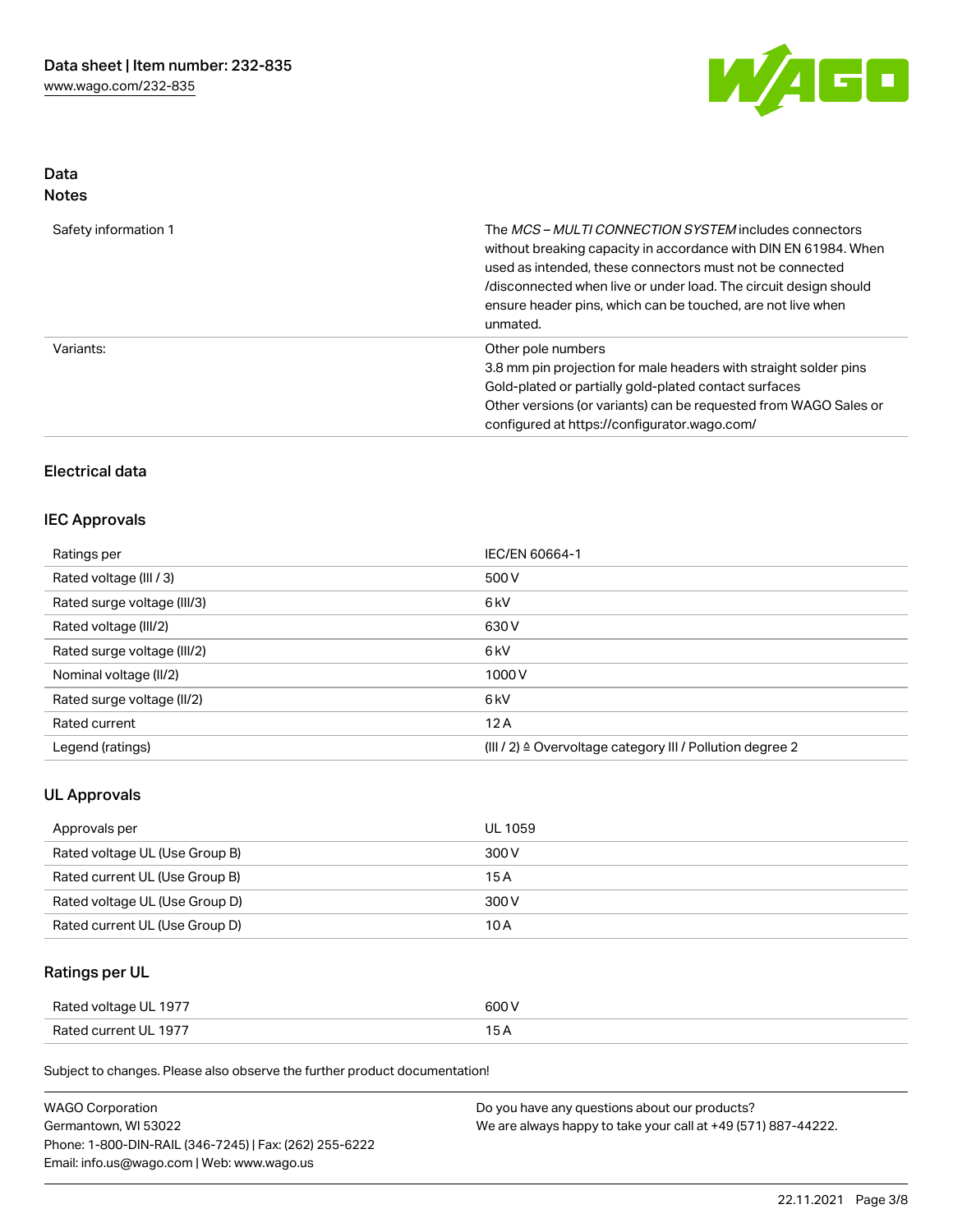

## CSA Approvals

| Approvals per                   | <b>CSA</b>            |  |
|---------------------------------|-----------------------|--|
| Rated voltage CSA (Use Group B) | 300V                  |  |
| Rated current CSA (Use Group B) | 15A                   |  |
| Rated voltage CSA (Use Group D) | 300V                  |  |
| Rated current CSA (Use Group D) | 10A                   |  |
| <b>Connection data</b>          |                       |  |
| Total number of potentials      | 5                     |  |
| Number of connection types      | 1                     |  |
| Number of levels                | 1                     |  |
| <b>Connection 1</b>             |                       |  |
| Number of poles                 | 5                     |  |
| Physical data                   |                       |  |
| Pin spacing                     | 7.5 mm / 0.295 inch   |  |
| Width                           | 36.5 mm / 1.437 inch  |  |
| Height                          | 16.6 mm / 0.654 inch  |  |
| Height from the surface         | 11.6 mm / 0.457 inch  |  |
| Depth                           | 18.25 mm / 0.719 inch |  |
| Solder pin length               | 5 <sub>mm</sub>       |  |
| Solder pin dimensions           | $0.6 \times 1$ mm     |  |

#### Plug-in connection

| Contact type (pluggable connector) | Female header |
|------------------------------------|---------------|
| Connector (connection type)        | for PCB       |
| Mismating protection               | No            |
| Mating direction to the PCB        | 0°            |
| Locking of plug-in connection      | Without       |

## PCB contact

| <b>PCB Contact</b>     | п.                                         |
|------------------------|--------------------------------------------|
| Solder pin arrangement | over the entire female connector (in-line) |

Subject to changes. Please also observe the further product documentation!

Drilled hole diameter with tolerance  $1.3$   $(+0.1)$  mm

| <b>WAGO Corporation</b>                                | Do you have any questions about our products?                 |
|--------------------------------------------------------|---------------------------------------------------------------|
| Germantown. WI 53022                                   | We are always happy to take your call at +49 (571) 887-44222. |
| Phone: 1-800-DIN-RAIL (346-7245)   Fax: (262) 255-6222 |                                                               |
| Email: info.us@wago.com   Web: www.wago.us             |                                                               |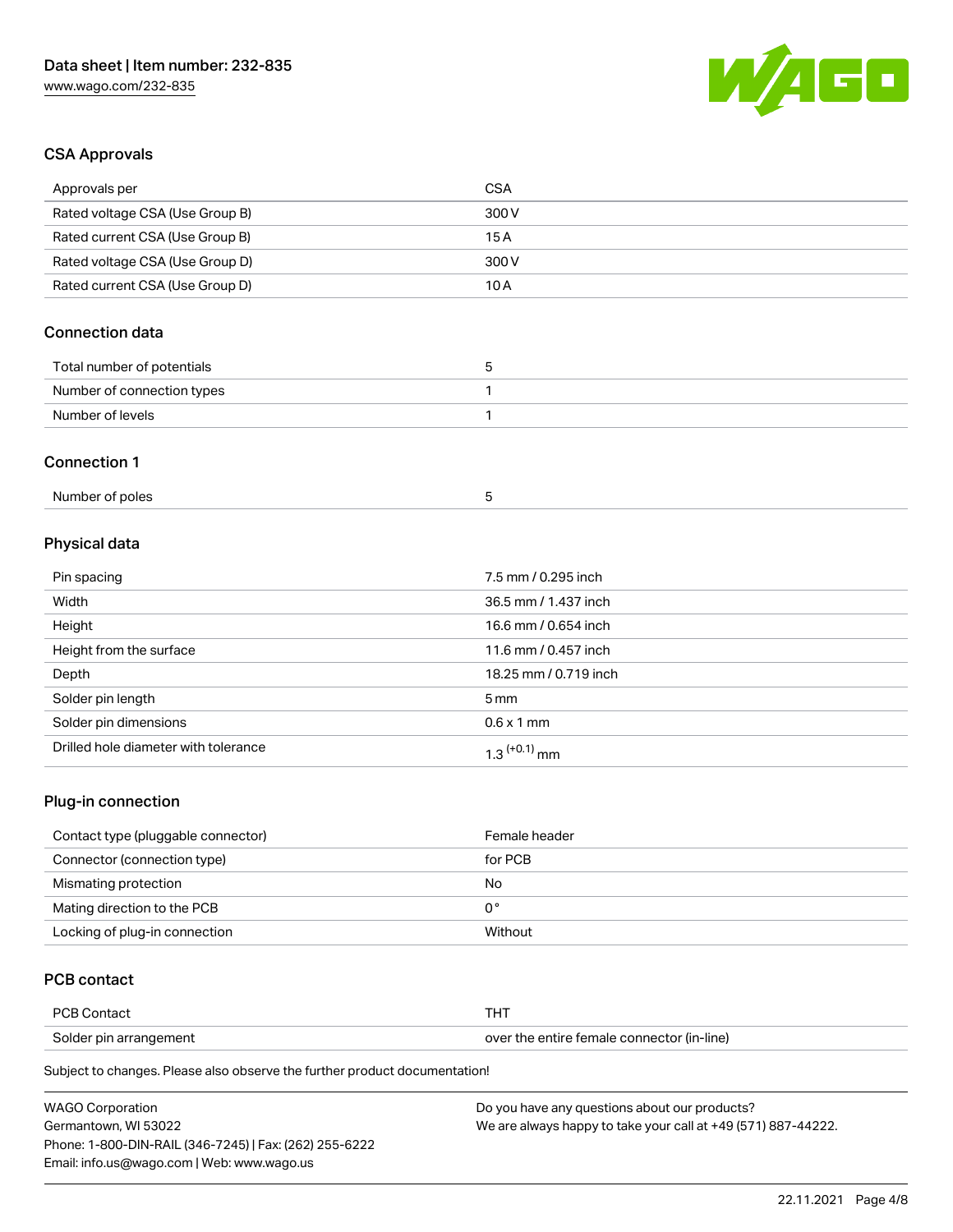[www.wago.com/232-835](http://www.wago.com/232-835)

Number of solder pins per potential 1



#### Material data

| Color                       | gray             |
|-----------------------------|------------------|
| Material group              |                  |
| Insulation material         | Polyamide (PA66) |
| Flammability class per UL94 | V <sub>0</sub>   |
| Contact material            | Copper alloy     |
| Contact plating             | tin-plated       |
| Fire load                   | 0.107 MJ         |
| Weight                      | 5.5g             |

#### Environmental requirements

## Commercial data

| Product Group         | 3 (Multi Conn. System) |
|-----------------------|------------------------|
| PU (SPU)              | 50 Stück               |
| Packaging type        | box                    |
| Country of origin     | <b>DE</b>              |
| <b>GTIN</b>           | 4044918580083          |
| Customs tariff number | 8536694040             |

### Approvals / Certificates

#### Country specific Approvals

| Logo                | Approval                                            | <b>Additional Approval Text</b> | Certificate<br>name |
|---------------------|-----------------------------------------------------|---------------------------------|---------------------|
|                     | CВ<br>DEKRA Certification B.V.                      | IEC 61984                       | NL-39756            |
| EMA<br><b>INEUR</b> | <b>KEMA/KEUR</b><br><b>DEKRA Certification B.V.</b> | EN 61984                        | 2190761.01          |

#### Ship Approvals

|      |                             |                                 | Certificate |
|------|-----------------------------|---------------------------------|-------------|
| Logo | Approval                    | <b>Additional Approval Text</b> | name        |
|      | <b>ABS</b>                  | $\overline{\phantom{a}}$        | 19-         |
|      | American Bureau of Shipping |                                 | HG15869876- |

Subject to changes. Please also observe the further product documentation!

| WAGO Corporation                                       | Do you have any questions about our products?                 |
|--------------------------------------------------------|---------------------------------------------------------------|
| Germantown, WI 53022                                   | We are always happy to take your call at +49 (571) 887-44222. |
| Phone: 1-800-DIN-RAIL (346-7245)   Fax: (262) 255-6222 |                                                               |
| Email: info.us@wago.com   Web: www.wago.us             |                                                               |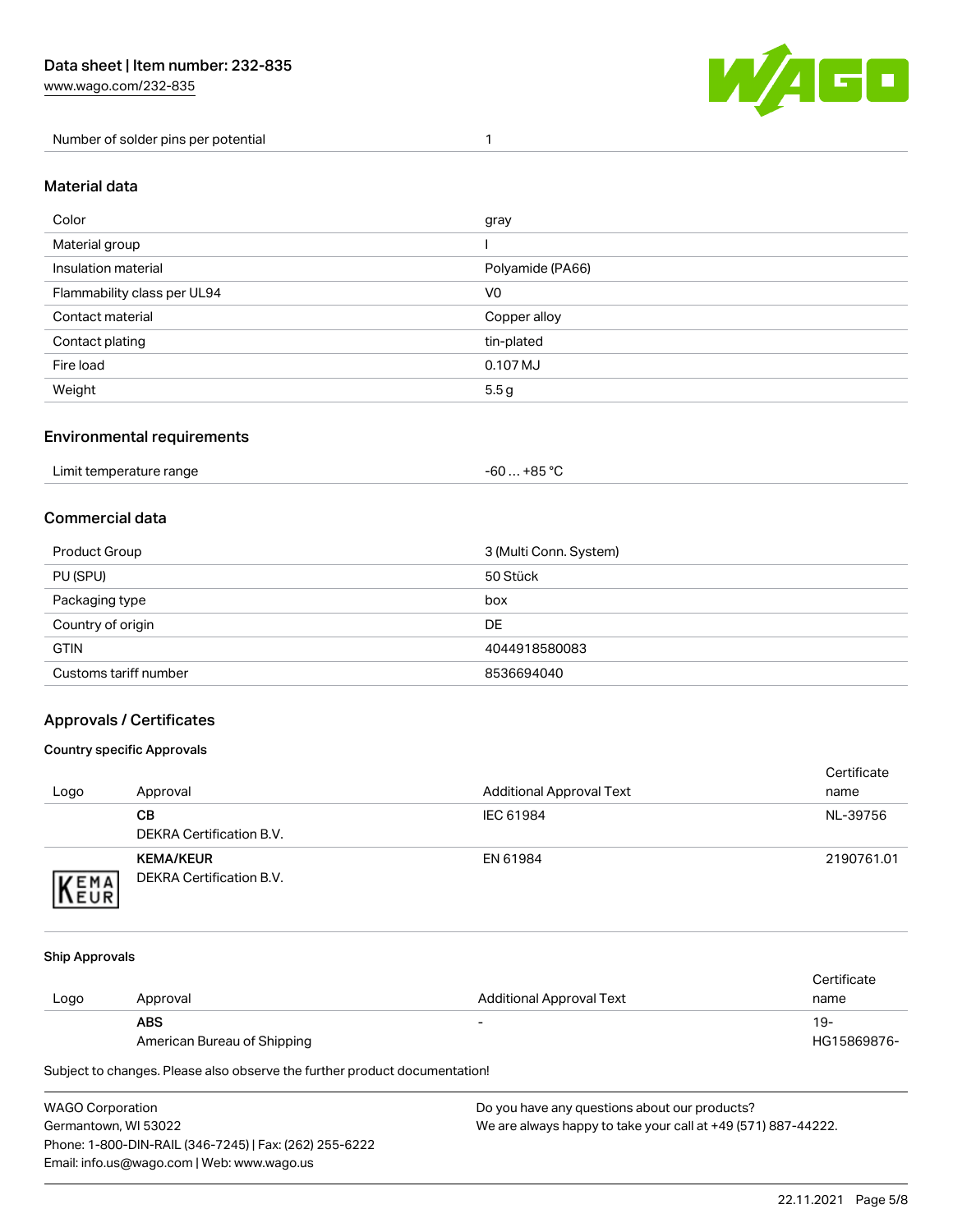



PDA

| R0150     |                                        |                          |               |
|-----------|----------------------------------------|--------------------------|---------------|
|           | <b>DNV GL</b>                          | $\overline{\phantom{0}}$ | TAE000016Z    |
|           | Det Norske Veritas, Germanischer Lloyd |                          |               |
| THE ARROW | LR<br>Lloyds Register                  | IEC 61984                | 96/20035 (E5) |

#### UL-Approvals

| Logo                       | Approval                                    | <b>Additional Approval Text</b> | Certificate<br>name |
|----------------------------|---------------------------------------------|---------------------------------|---------------------|
| $\boldsymbol{\mathcal{P}}$ | <b>UR</b><br>Underwriters Laboratories Inc. | <b>UL 1059</b>                  | E45172              |
| 8                          | <b>UR</b><br>Underwriters Laboratories Inc. | <b>UL 1977</b>                  | E45171              |

# **Counterpart**

| ltem no.731-605<br>1-conductor male connector; CAGE CLAMP®; 2.5 mm <sup>2</sup> ; Pin spacing 7.5 mm; 5-pole; 2,50 mm <sup>2</sup> ; gray                               | www.wago.com/731-605                 |
|-------------------------------------------------------------------------------------------------------------------------------------------------------------------------|--------------------------------------|
| Item no.731-605/019-000<br>1-conductor male connector; CAGE CLAMP®; 2.5 mm <sup>2</sup> ; Pin spacing 7.5 mm; 5-pole; clamping collar;<br>$2,50$ mm <sup>2</sup> ; gray | www.wago.com/731-605<br>$/019 - 000$ |

### Optional accessories

Testing accessories

| Testing accessories |                                                                                                                              |                      |
|---------------------|------------------------------------------------------------------------------------------------------------------------------|----------------------|
|                     | Item no.: 210-136<br>Test plug; 2 mm Ø; with 500 mm cable                                                                    | www.wago.com/210-136 |
|                     | Item no.: 231-662<br>Test plugs for female connectors; for 7.5 mm and 7.62 mm pin spacing; 2,50 mm <sup>2</sup> ; light gray | www.wago.com/231-662 |

Subject to changes. Please also observe the further product documentation!

| <b>WAGO Corporation</b>                                | Do you have any questions about our products?                 |
|--------------------------------------------------------|---------------------------------------------------------------|
| Germantown, WI 53022                                   | We are always happy to take your call at +49 (571) 887-44222. |
| Phone: 1-800-DIN-RAIL (346-7245)   Fax: (262) 255-6222 |                                                               |
| Email: info.us@wago.com   Web: www.wago.us             |                                                               |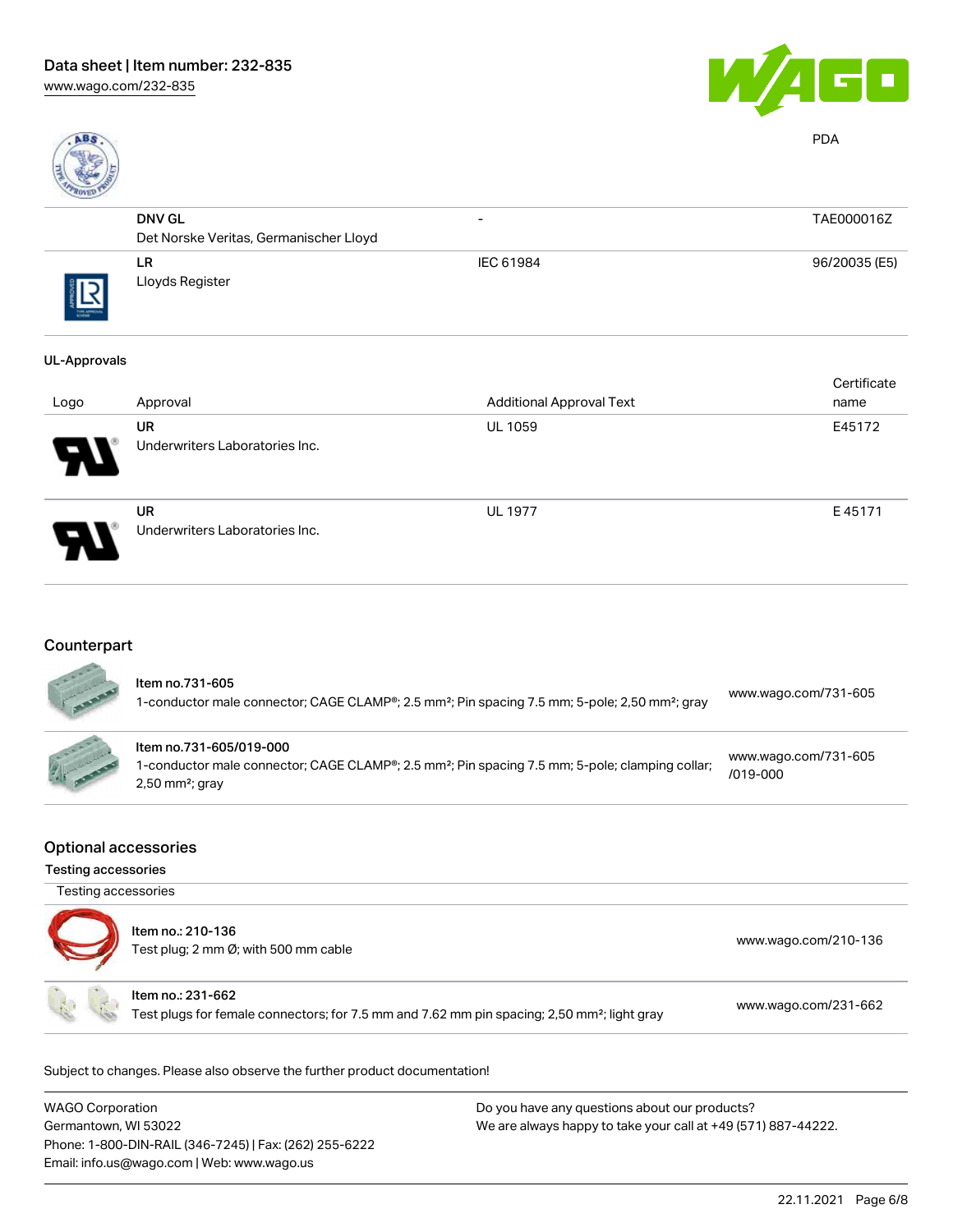## Downloads Documentation

| <b>Additional Information</b><br>Technical explanations                                                                                                                | 2019 Apr 3 | pdf<br>2.0 MB | Download |
|------------------------------------------------------------------------------------------------------------------------------------------------------------------------|------------|---------------|----------|
| <b>CAD files</b>                                                                                                                                                       |            |               |          |
| <b>PCB Design</b>                                                                                                                                                      |            |               |          |
| Symbol and Footprint 232-835                                                                                                                                           |            | <b>URL</b>    | Download |
| CAx data for your PCB design, consisting of "schematic symbols and PCB footprints",<br>allow easy integration of the WAGO component into your development environment. |            |               |          |
| Supported formats:                                                                                                                                                     |            |               |          |
| ш<br>Accel EDA 14 & 15                                                                                                                                                 |            |               |          |
| Altium 6 to current version                                                                                                                                            |            |               |          |
| ш<br>Cadence Allegro                                                                                                                                                   |            |               |          |
| ш<br>DesignSpark                                                                                                                                                       |            |               |          |
| Eagle Libraries                                                                                                                                                        |            |               |          |
| ш<br>KiCad                                                                                                                                                             |            |               |          |
| Mentor Graphics BoardStation<br>ш                                                                                                                                      |            |               |          |
| H<br>Mentor Graphics Design Architect                                                                                                                                  |            |               |          |
| ш<br>Mentor Graphics Design Expedition 99 and 2000                                                                                                                     |            |               |          |
| ш<br>OrCAD 9.X PCB and Capture                                                                                                                                         |            |               |          |
| H<br>PADS PowerPCB 3, 3.5, 4.X, and 5.X                                                                                                                                |            |               |          |
| ш<br>PADS PowerPCB and PowerLogic 3.0                                                                                                                                  |            |               |          |
| ш<br>PCAD 2000, 2001, 2002, 2004, and 2006                                                                                                                             |            |               |          |
| Pulsonix 8.5 or newer                                                                                                                                                  |            |               |          |
| <b>STL</b>                                                                                                                                                             |            |               |          |
| 3D STEP                                                                                                                                                                |            |               |          |
| TARGET 3001!                                                                                                                                                           |            |               |          |
| View Logic ViewDraw                                                                                                                                                    |            |               |          |
| Quadcept                                                                                                                                                               |            |               |          |
| Zuken CadStar 3 and 4                                                                                                                                                  |            |               |          |
| Zuken CR-5000 and CR-8000<br>ш                                                                                                                                         |            |               |          |
| PCB Component Libraries (EDA), PCB CAD Library Ultra Librarian                                                                                                         |            |               |          |
| Subject to changes. Please also observe the further product documentation!                                                                                             |            |               |          |

WAGO Corporation Germantown, WI 53022 Phone: 1-800-DIN-RAIL (346-7245) | Fax: (262) 255-6222 Email: info.us@wago.com | Web: www.wago.us